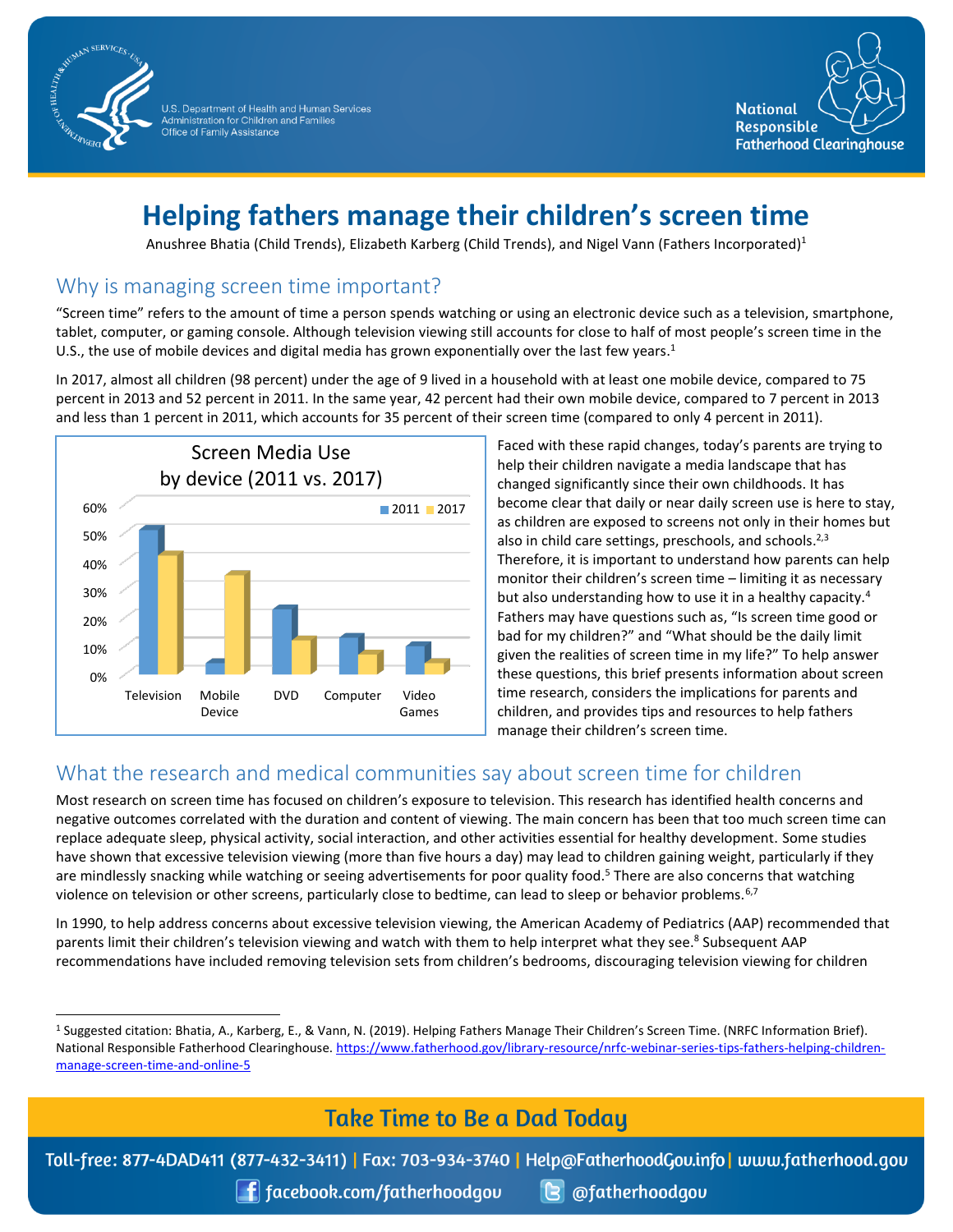



younger than 2 years, and encouraging more interactive activities to promote proper brain development, such as talking, playing, singing, and reading together.<sup>9</sup> By 2016,<sup>10</sup> in response to changing screen habits, the AAP recommended that parents:

- Avoid screen time other than video chatting with children younger than 18 months old.
- Limit screen time to one hour per day of high-quality programs for children aged 2–5 years, and help them understand what they're watching.
- Set consistent limits on time spent using any media for children aged 6 years and older.

The World Health Organization (WHO) has similar guidelines, although they recommend avoiding screen time until 24 months.<sup>11</sup>

The AAP recommendations are still largely based on research concerning exposure to television. There has been limited research on the impact of screen time and newer technology, such as mobile devices, mainly because it is too early to evaluate long-term outcomes of the increased use of these newer devices. Also, although researchers agree on the importance of physical activity and healthy sleeping routines, some have expressed doubts about the correlative evidence between screen time and negative psychosocial and physical health, as well as motor and cognitive development, pointing instead to the effect of mediating factors such as the content and context of the media experience.<sup>12,13</sup>

There is one outcome that is unequivocally affected by screen time in some contexts – sleep. Sleep is crucial for the mental and physical health of children of all ages, but all screens, including phones and tablets, emit blue light, which can cause disruptive sleep if children are exposed to it before sleeping. A recent study looking at the sleep, screen time, and physical activity routines for children in the United States found that only half of children aged 8–11 years met AAP recommendations of 9–12 hours sleep a night for this age group.<sup>14,15</sup> A review of 20 studies, involving more than 125,000 children aged 6–19 years, found that:

- Children using devices such as smartphones and tablets at bedtime had more than double the risk of a disrupted night's sleep compared to children without access to such devices.
- Placement of any screen device in a child's bedroom was associated with a range of negative outcomes, including lower overall school readiness.
- Bedtime use of media devices was associated with an increased likelihood of inadequate sleep quantity, poor sleep quality, and excessive daytime sleepiness.<sup>16</sup>

In general, however, there are indications that the link between child outcomes and screen time depends on the type of screen time activity, the child's age, and the content and context of the screen time. It also seems that screen time is likely to reduce other activities children need to participate in to learn and grow. We explore this more in the following sections.

## Types of screen time activity

There are four types of screen time:<sup>17</sup>

- Passive (e.g., viewing entertainment shows or playing smartphone games)
- Creative (e.g., viewing educational programs or participating in cognitively stimulating activities designed for learning, creating, or developing a skill)
- Active (e.g., playing with apps or video games that require physical movement)
- Communicative (e.g., interacting with other people via social media, texting, or video chat)

Passive screen time is the cause of most concern for the AAP and others who recommend screen time limitations, although a limited amount of viewing time is considered appropriate, if children are viewing high-quality educational content.

#### Communicative screen time via video chat

Online applications like Skype and FaceTime can be used to connect with family who live far away or who are otherwise not present physically. This is an especially useful tool for families struggling to be connected despite physical boundaries. It is also a useful tool for fathers or mothers not living with their children, as it gives them a chance to be a more involved with their children from a distance. These communicative screen activities may be more beneficial for younger children because older children tend to replace Skype and FaceTime with social media, which is more isolating and prone to problems such as cyberbullying and peer pressure to engage in sex or other risky behaviors. One drawback of video chat for young children may be the lack of physical contact and difficulty making eye contact (depending on camera placement), so it is advisable to have an adult present in the room with the child to help manage the experience.<sup>18</sup>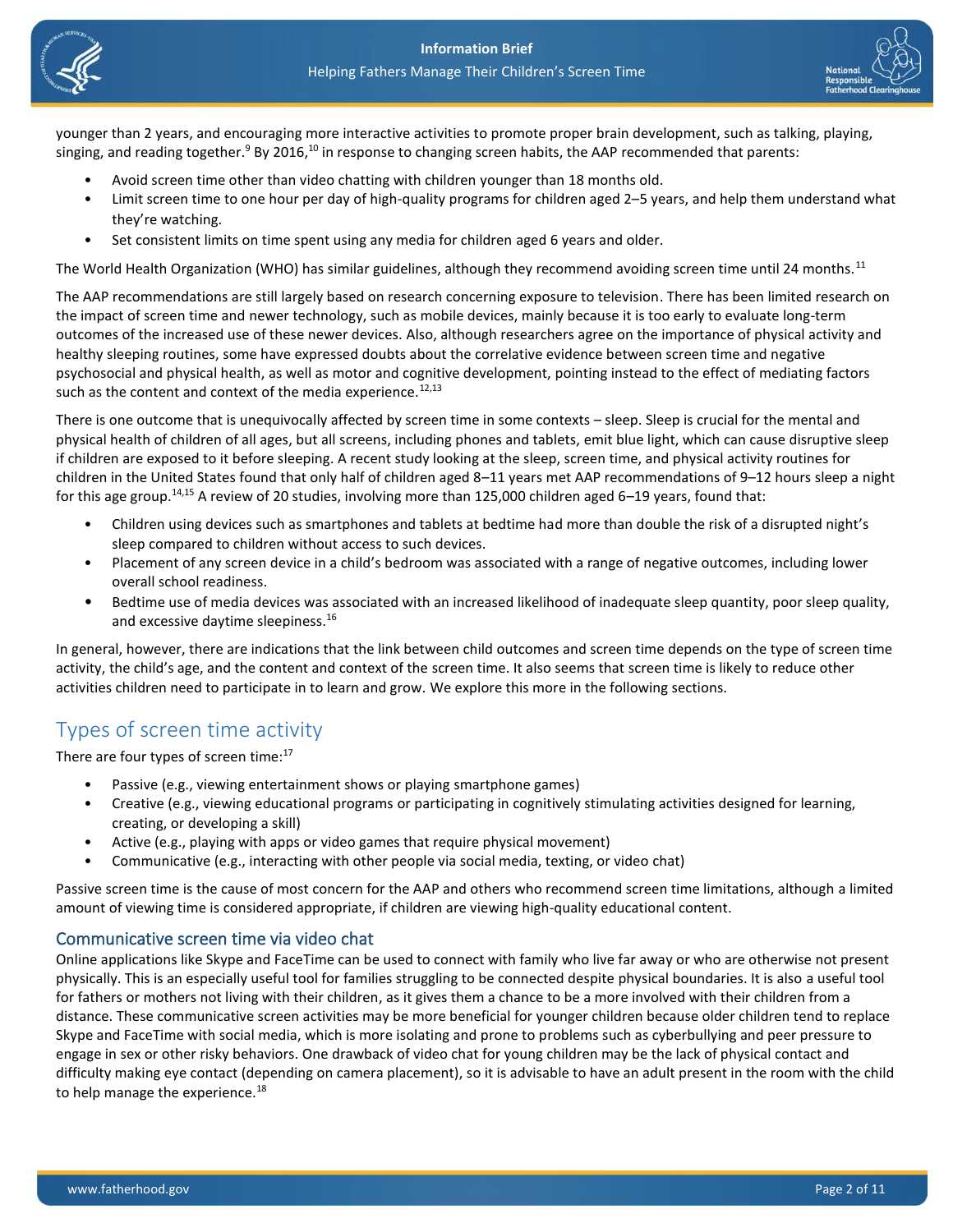



### Communicative and active screen time via video games

A study of children aged 10–15 years found that those who played video games for an hour or less per day tended to be more social and satisfied with life than those who didn't play video games at all. However, those who played more than three hours a day were less likely to be happy and more likely to report problems with hyperactivity, attention, and relating to their peers.<sup>19</sup>

Active video games like Nintendo Wii Fit U and Xbox Fitness can promote physical activity in children and are a great alternative to outdoor play when conditions limit going outside.<sup>20</sup> Active games function on intrinsic motivation and can encourage physical activity for sedentary children and teenagers.<sup>21</sup>

### Creative screen time via electronic books

There are obvious advantages for reading from electronic books (e-books) as they can be downloaded to mobile devices for ease of access, particularly when away from home, while some are relatively inexpensive and others can be borrowed from a local library. This may be of greater benefit for older children, as early research with young children indicates that distracting "bells and whistles" in an e-book (e.g., touching a picture to make a sound) can detract from a child's understanding of the story. However, studies looking at differences between print and e-books found no difference in preschool and school-aged children's comprehension if the story was well constructed and delivered without any electronic gimmicks or distractions.<sup>22</sup>

#### Passive and communicative screen time via social media

Social media can be passive or used for communication. Passive social media includes things like scrolling Instagram or Twitter content without engaging with others. Communicative social media on the other hand involves chatting, liking others' posts and pictures, and otherwise engaging with an online community.

### Creative screen time via educational programs and apps

Screen time can be creative and educational depending on the content. For example, Common Sense Media

[\(https://commonsensemedia.org/\)](https://commonsensemedia.org/) is a website to help parents find programs and apps to actively engage their children, depending on their ages and interests, while PBS is a good source of educational TV programming. Research has identified ways in which the following shows may build skills of young children: Sesame Street (reading and literacy skills), Peg + Cat (early math skills), Daniel Tiger's Neighborhood (empathy, selfconfidence, and emotion recognition and regulation), and Arthur (perspective taking and advanced moral reasoning).

### Impact of adult screen activity on children

## **Positive Effects of Media on Kids**

- . Reading and early literacy skills - Sesame Street
- **Early math skills**
- PBS KIDS' series Peg + Cat
- · Empathy, self-confidence, emotion recognition & regulation
- Daniel Tiger's Neighborhood
- · Perspective taking, advanced more reasoning
- Arthur



Besides the four types of direct screen time activity outlined above, children can also be affected by the screen time activities of adults in their lives. Research has identified potential consequences of frequent screen use in two other areas – background TV and technoference – that are important to keep in mind when thinking about children's screen time exposure.

#### Background TV

In a recent survey, 42 percent of parents of children aged 8 years and younger indicated that the television is on in the background "always" or "most of the time," even when no one is watching.<sup>23</sup> Another survey found that children aged under three years are exposed to background television for an average of 5.5 hours a day.<sup>24</sup>

Having the television on in the background when children are playing, even when no one is watching, can have detrimental effects for children. Parents may think that their young children are not aware of background media, but hearing or seeing something on the screen can take a child's focus away from their play and exploration, disrupting their natural way of learning.<sup>25</sup> Also, if parents are watching an adult program, studies have shown that they talk and respond much less to their children.<sup>26</sup>

#### Technoference

Parent-child interaction is also affected by the amount of time parents spend on their smartphones and other devices. More than one-third of teens feel that their parent spends too much time on mobile devices and get distracted by their phone during in-person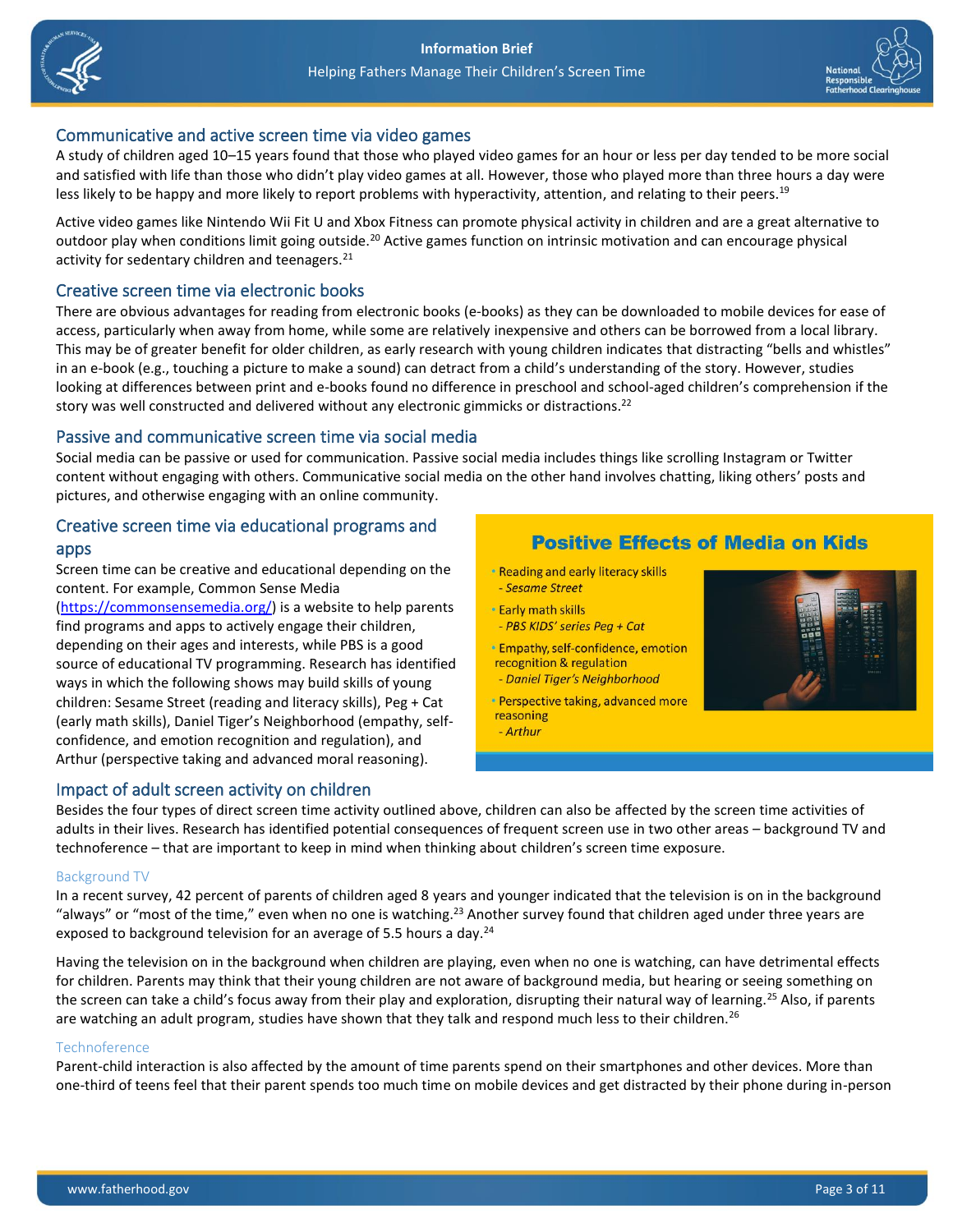



conversations, while a similar percentage of parents of teens admit they struggle with the allure of screens.<sup>27,28</sup> This technoference (i.e., technological interruptions to interpersonal interaction and time spent together) can have negative effects for children, particularly younger children. Studies have shown a connection between parental use of mobile devices and children "acting out" to get their parents' attention.<sup>29,30</sup>

## Age Differences

### Children younger than three years

There is some evidence that young children can learn through screen experiences if they actively engage with educational apps or watch high-quality educational programming under an adult's guidance, as the AAP recommends.<sup>31</sup> However, experts warn that unmonitored screen time (i.e., passive television watching without guidance from an adult to help interpret what is being watched) is associated with slower development of language and cognitive skills. Some also argue there are no significant *benefits* (although also no drawbacks) of screen time for very young children, even when they are watching educational programs.<sup>32</sup>

One concern is that screen time reduces children's interaction with adults and observation of their surroundings. Another concern is that screen time replaces activities that are essential for learning, such as independent play time, which is especially beneficial in developing problem-solving skills.<sup>33</sup> Although young children can imitate simple actions they see on TV, it is easier for them to learn from real-life interactions with people and exploration of their environments, compared with information delivered via a screen.<sup>34</sup>

While parents may find it convenient to keep toddlers temporarily engaged with a screen while they complete chores or other household activities, they should also have one-on-one time with their children each day and ensure that their children have nonscreen playtime.

### Children aged three years and older

There is little research to suggest that screen time has direct, negative consequences for children aged 3 and older.<sup>35</sup> However, research has shown an association between excessive amounts of screen time (four or more hours a day) and poorer emotional regulation skills in preschoolers (e.g., difficulty calming down after experiencing excitement).<sup>36</sup> Another study of 1,013 children aged 10–11 years, found that more than two hours a day of television viewing or computer use was associated with increased risk of psychological difficulties, such as emotional, peer, concentration, and conduct problems. 37

What is most important during these years is being mindful of the content that children are watching, making sure it is ageappropriate, and engaging in screen time experiences with them (i.e., avoiding passive screen time).

### Teenagers and screen time

Although anxiety and depression are associated with excessive screen time at nearly all ages, this association is strongest for teens because they are spending more time with screens – and social media in particular – than younger children.<sup>38</sup> A study drawing on annual surveys of more than a million 8th, 10th, and 12th graders between 1991 and 2016 found that adolescents who spent more time on electronic communications and screens (e.g., social media, the internet, texting, gaming) and less time on nonscreen activities (e.g., in-person social interaction, sports/exercise, homework, attending religious services) had lower psychological wellbeing, whereas those who spent only a small amount of time on electronic communication were the happiest. It is important to consider, however, that psychological difficulties may lead to greater screen time use, rather than greater screen time use leading to psychological difficulties. Teens with psychological difficulties may spend more time on screens than other teens because they are depressed, anxious, socially isolated, or otherwise do not want to engage in other, more "social" activities. This has not been adequately explored in the research.

Also of concern is sexting and cyberbullying<sup>39</sup> as well as texting and using social media while driving,<sup>40</sup> which is more common among teenagers than older individuals and can lead to injury or death. Teens' screen time use may be linked with poor psychological wellbeing because of these dangers, not because screen time is inherently bad.

In fact, other studies have identified benefits in terms of social support and connection for teenagers who use social media in moderation. One study suggested a U-shaped relationship between internet use and depression, with increased risks of depression at both the high and low ends of internet use. Another study found that older adolescents who used social media passively (e.g., viewing others' photos) reported declines in life satisfaction, whereas those who used it for communication (e.g., interacted with others and posted content) did not experience these declines.<sup>41</sup> A study from 2017<sup>42</sup> indicated that moderate use of digital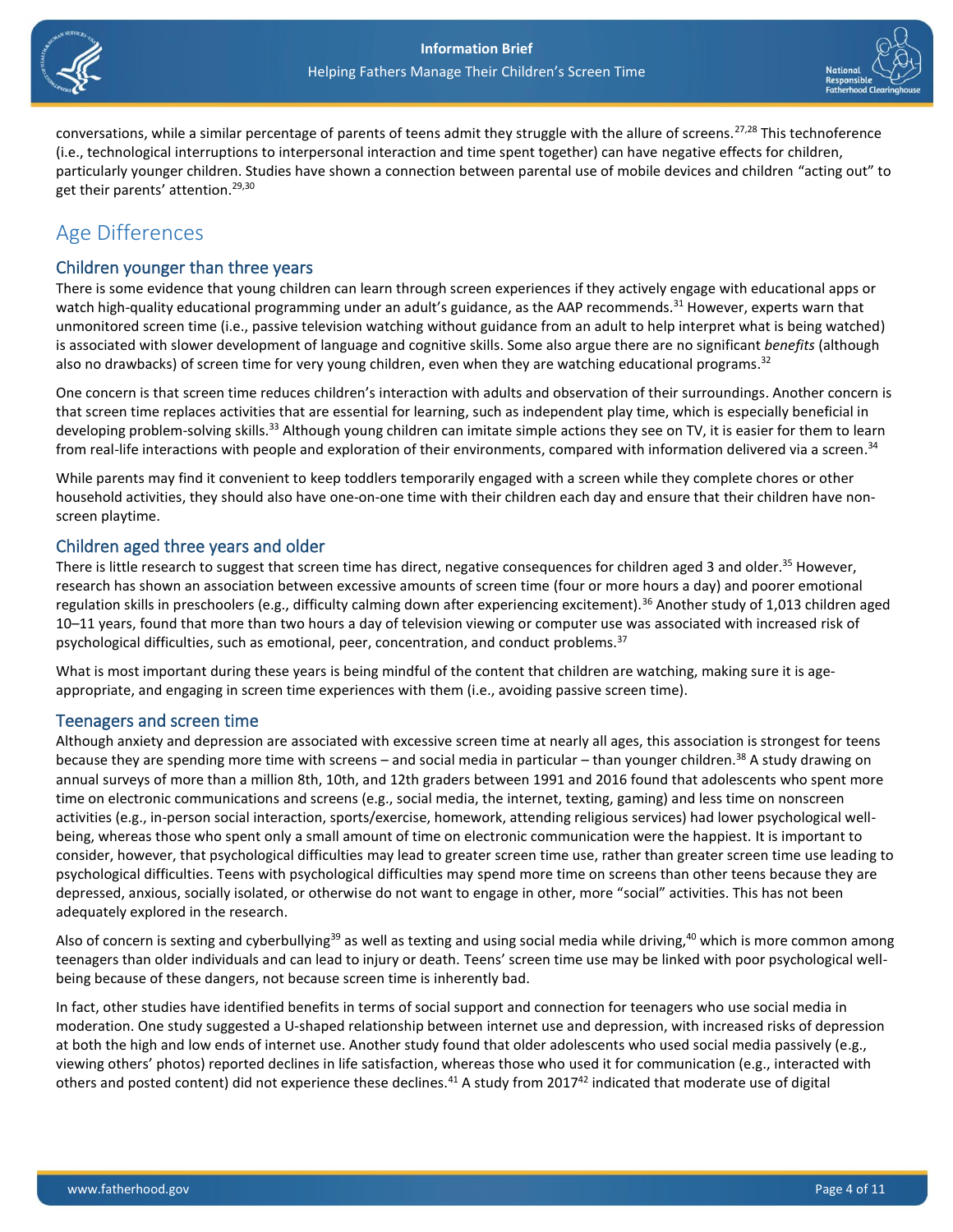



technology is not intrinsically harmful and may actually be advantageous in a "connected world," and other research also supports the use of social media to foster social inclusion among teen users who may feel excluded or who are seeking a welcoming community.<sup>43</sup>

It is also important to note that the amount of teens' screen time – and what they are doing during their screen time – varies widely. A 2015 survey showed that, on average, U.S. teens spent 1.5 hours watching television, 1.5 hours listening to music, and 1.1 hours on social media.<sup>44</sup> However, this usage varies quite widely as, on any given day, 29 percent indicated they watched no television, 19 percent did not listen to music, and 42 percent did not use social media.

## Content and context

Our review of the research suggests that rather than focus on *how much* screen time children are engaged in, it may be advisable to look at the *content and context* of the media experience. For example, is the content designed to encourage age-appropriate learning and are parents engaged with their young children during screen time?<sup>45,46</sup> It may also be helpful to think of what type of screen time – passive, active, creative, or communicative – a child is engaged in.

### 3Cs

Researchers have recommended that parents consider the "3Cs" (the child, the content, and the context)<sup>47</sup> when making decisions about their child's media experiences.

- **The Child.** How old is the child? What are their specific interests? What is their attention span? What other factors (e.g., abilities, emerging skills, current mood) might affect their screen experience at the time?
- **The Content.** Does the content engage the child in meaningful and active ways? Are the themes and topics ageappropriate? Is the content relevant to the child's real-life?
- **The Context.** Is the child alone or with an adult when watching or playing on the mobile device? Is an adult responding to questions and helping the child understand and apply what they are seeing and experiencing on the screen?

### E-AIMS

Researchers also recommend a process to assess the extent to which screen content is **E**ngaging, **A**ctively **I**nvolving, **M**eaningful, and **S**ocial (E-AIMS).<sup>48</sup> This recommendation is well aligned with research suggesting that creative, active, and communicative screen time may have benefits for children and adults.

- **Engaging:** Is the screen content interesting and fun for children, with a focus on learning a particular idea or skill?
- **Actively Involved:** Does the content actively involve the child by asking them to respond to something new and/or do something mentally challenging?
- **Meaningful:** Is the content presented in a context that is relevant to the child's life and designed to help them learn by linking new information to what is already familiar?
- **Social:** Are there opportunities for school-age children to engage with their friends, or play an educational online game together? Are there opportunities for parents of young children to talk about and/or share in the media experience with their child?

## Summary

The evidence supporting the various recommendations about screen time is not always clear. When making decisions about screen time for children, the most important things to consider are the type of screen time (whether it's passive or some other type); the age, abilities, and interests of the child; the content of different media experiences; and the context in which the child will engage with an experience. One way to actively think about these things is by developing ground rules for all family members (children and adults). Some families create a family media plan to clearly document their plans regarding screen free areas and times, limits on screen time, and more. Below are some possible ground rules and questions to consider before developing a family media plan.

Sample ground rules:

- No phones during mealtime.
- No screens in the bedroom.
- No screen time in the hour before bedtime.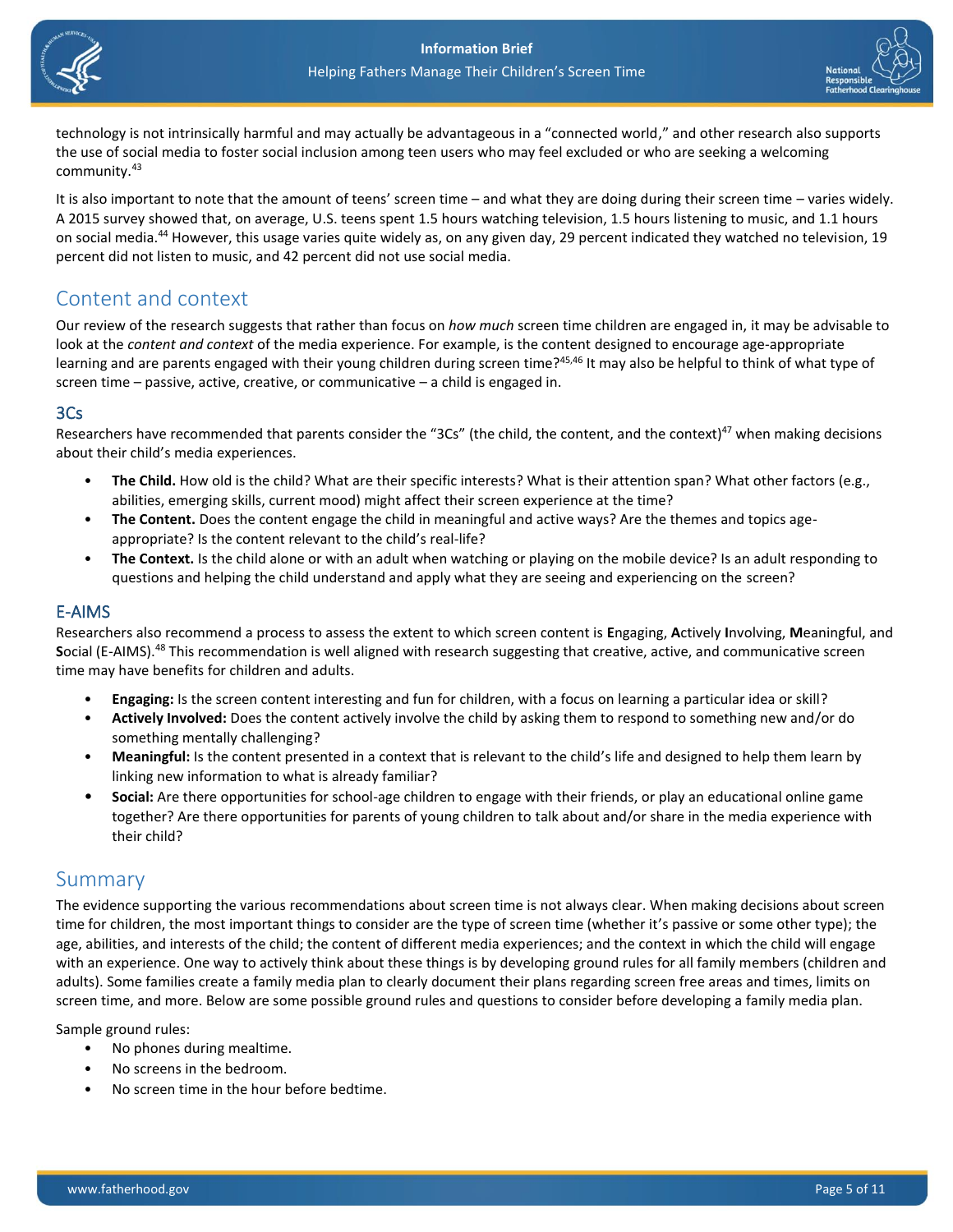



- Turn off the TV when no one is watching.
- No more than 2 hours a day of recreational TV viewing.

Family media plan – questions to consider:

- Should we designate "screen free" zones in the house? If so, where?
- Should we designate "screen free" times on weekdays? If so, when?
- Should we set a "curfew" time when devices are turned off at night? If so, when?
- What TV content is OK, what isn't? How will we decide?
- Should we use our phone or tablet settings to block the blue light that can disturb sleep?
- How can we limit exposure to food ads?
- At what age can our children have their own smartphone?
- How should we balance the amount of screen time with other activities such as reading books, playing outdoor games, and hobbies?
- How much sleep do we each need, based on our age?
- How will we use the privacy controls on our mobile devices?

For more information to help with these decisions, se[e Age-Based Media Use Advice](https://www.commonsensemedia.org/sites/default/files/uploads/pdfs/2017_cs_aap_brochure_digitalprint_en_final.pdf) from Common Sense Media; How to Make a [Family Media Use Plan](https://www.healthychildren.org/English/family-life/Media/Pages/How-to-Make-a-Family-Media-Use-Plan.aspx) from the AAP; and the other resources at the end of this document.

For information on filtering out the blue light on mobile devices, see [How to Stop Blue Light From Disturbing Your Sleep.](https://www.pcmag.com/news/354971/how-to-stop-gadget-blue-light-from-disturbing-your-sleep)

## Tips for dads: Ways to manage screen time

These tips are drawn from various resources, all of which are included in the helpful resources section of this brief. Practitioners can share these tips with fathers verbally or as a handout to accompany group or individual discussions.

- **Talk with your children about why their screen time needs to be managed and the importance of having limits to screen time.** You can also share the possible negative effects of screen time to help them understand why you are setting limits. Children tend to follow instructions better if they know the reasoning behind it.
- •
- **Engage in screen free activities and one-on-one interaction with children.** Playing outdoor games gets them into a habit of exercising – a habit that can be carried into adulthood. You can also play indoor games like cards and board games. One-on-one interaction creates opportunities for parent-child communication and helps children build on their communication skills.
- **Create tech-free time and tech-free zones for your household.** This can include creating areas and times for everyone to be together. For example, designating dining areas and dinner time as tech free is a good way for parents and children to "be present" and engage in conversation. Creating a healthy distance from technology and screens can provide a needed break for everyone in the family.



- **Set a screen time limit for your children.** The screen time limit can differ on weekdays, weekends, and holidays and will depend on your family's schedule and your child's age and needs. Engage your kids in making this decision and discuss it with them before setting a limit.
- **Set a screen cut-off time for your children to help them get into a routine.** Setting rules such as "no screen time after 8 p.m." or "an hour before bedtime" can prompt children into a night schedule. Reading to children before bedtime promotes a healthier sleep routine rather than screen time before bed, which has been linked to poorer sleep.
- **Steer your children toward forms of media that actively engage them.** Supervise the content they are exposed to and encourage them to choose their screen content independently and wisely.
- **Use technology to help you.** Parents can set up parental locks, turn on safe browsing options, and monitor screens from a distance to supervise the content their child is watching. Many smartphones will produce reports of screen usage that can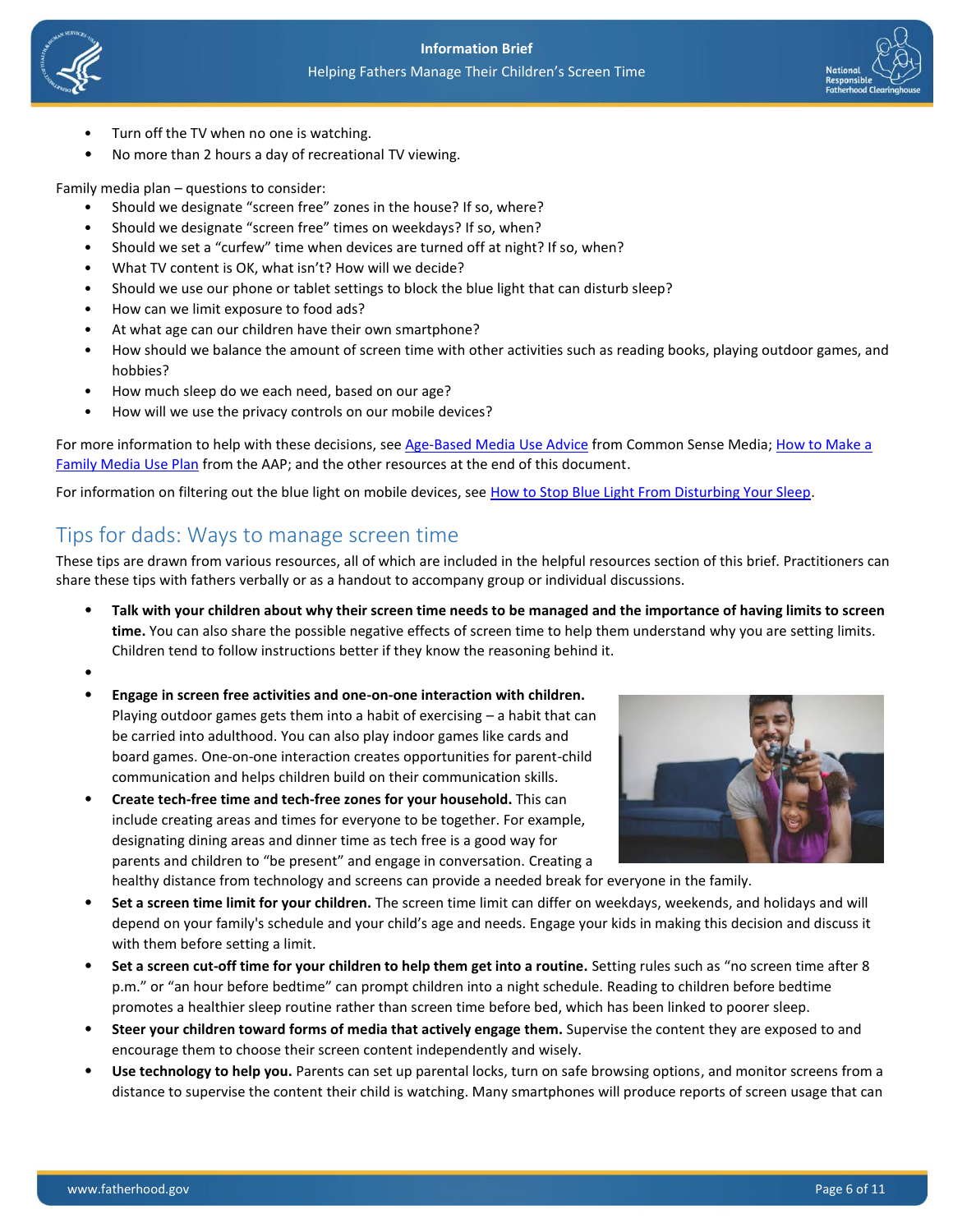

•



help parents monitor their children's (and their own) screen time. If your children use screens at night, use smartphone settings to avoid the blue light that can interfere with sleep. You can also control access to wifi networks and manage your children's access to technology within certain hours of the day.

- **Know that children can use their computers to find ways around TV limits.** Fathers should closely monitor computer usage since many children know how to stream or download programs via their computer. Keeping the family computer in a central area of the house can help with this.
- **Know that children can find ways around screen time limits by engaging with screens outside of the home.** For example, they may go "play" at a friend's house but end up watching YouTube or playing video games the entire time. You may want to communicate with the parents in other households where your children spend time about your rules for screen time use.
- **Choose screen time activities that encourage physical activity for your children.** An example of an outdoor screen game is Pokémon Go, which requires the players to walk around to different areas as the game progresses. Wii Sports or other indoor sports games are a good option for children to engage in physical activity while staying inside.
- **Be aware of your own screen time and screen use in front of your children.** If your child is allowed one hour of screen time per day, try to model that in your own usage. Limit your passive screen time as much as possible, and take breaks so you aren't sedentary for long stretches. If you work remotely or must answer emails after work hours, explain to your kids the distinction between obligatory and voluntary screen time. Parents are the most important role models for children.
- **Take screen-free family breaks or trips with your children.** A five-day screen-free period combined with increased social interaction has been linked to better comprehension of nonverbal facial cues and emotion recognition skills in adolescents aged 11–13 years.

## Tips for dads of young children (aged 0–3 years)

These tips are drawn from Zero to Three's screen sense resources.

- **View, play, or join in screen experiences with your children.** Talk about what they are watching and doing; ask questions
- about the story or characters in a program or game; and talk about what they are discovering. This helps young children make sense of what they are seeing and doing on screen so they can learn from their experience and develop their language skills.
- **Avoid background media.** Turn off the television when children are playing or when no one is watching, and during daily routines like mealtime. Reserve time to watch adult-focused programs when children are not present.
- **Take screens out of the bedroom.** Screen time before bed makes it hard for children to get to sleep and enjoy restful



- sleep. Reading a story, cuddling, and singing songs can better prepare them for a good night's sleep.
- **Limit screen time to ensure lots of interactive time in the real world.**
	- **Look for screen content that is appropriate for your child's age** and is relevant and familiar to them.
		- o With young children, look for screen content that encourages social interaction and actively engages them while helping them stay focused.
		- o See [Common Sense Media](https://www.commonsensemedia.org/) for age-appropriate recommendations of books, movies, TV shows, and apps.

If you and your child's mother live in separate homes, try to work together and agree on a family media plan for both households. If that is not possible, remember kids are adaptable. They can usually accept that there are different rules and expectations in "mom's house" and "dad's house." No matter what, focus on clear guidelines for your own home. If your children ask why there are different rules here than in mom's house, explain that "mom and dad just have different rules, and that's okay."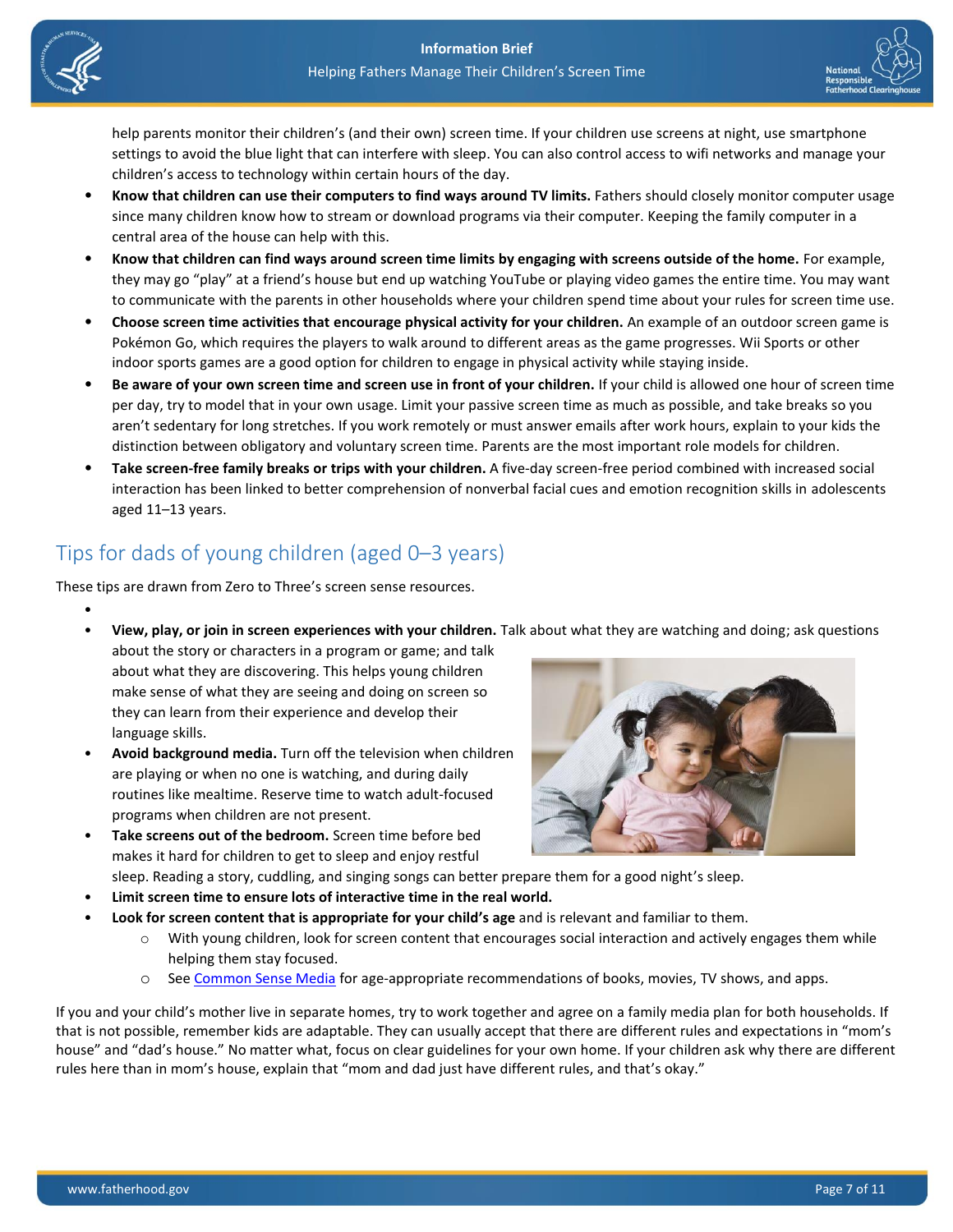



## Resources for dads

- Tips for Fathers: Helping Children Manage Screen Time and the Online World (NRFC webinar September 2019): [https://www.fatherhood.gov/sites/default/files/webinar/slides/nrfc\\_september\\_2019\\_webinar\\_slides.pdf](https://www.fatherhood.gov/sites/default/files/webinar/slides/nrfc_september_2019_webinar_slides.pdf)
- Screen sense resources from Zero to Three: [https://www.zerotothree.org/resources/series/screen-sense#resources-for](https://www.zerotothree.org/resources/series/screen-sense#resources-for-parents-and-caregivers)[parents-and-caregivers](https://www.zerotothree.org/resources/series/screen-sense#resources-for-parents-and-caregivers)
- Kids and tech: Tips for parents in the digital age: [https://www.healthychildren.org/English/family-life/Media/Pages/Tips](https://www.healthychildren.org/English/family-life/Media/Pages/Tips-for-Parents-Digital-Age.aspx)[for-Parents-Digital-Age.aspx](https://www.healthychildren.org/English/family-life/Media/Pages/Tips-for-Parents-Digital-Age.aspx)
- The importance of putting down your smartphone: [https://www.healthychildren.org/English/family](https://www.healthychildren.org/English/family-life/Media/Pages/Parents-of-Young-Children-Put-Down-Your-Smartphones.aspx)[life/Media/Pages/Parents-of-Young-Children-Put-Down-Your-Smartphones.aspx](https://www.healthychildren.org/English/family-life/Media/Pages/Parents-of-Young-Children-Put-Down-Your-Smartphones.aspx)
- Teach your children to use technology in a healthy, responsible way: [https://www.nytimes.com/guides/smarterliving/family](https://www.nytimes.com/guides/smarterliving/family-technology?utm_source=sharetools&utm_medium=email&utm_campaign=website&emc=eta1)[technology?utm\\_source=sharetools&utm\\_medium=email&utm\\_campaign=website&emc=eta1](https://www.nytimes.com/guides/smarterliving/family-technology?utm_source=sharetools&utm_medium=email&utm_campaign=website&emc=eta1)
- Small Town Pops podcast on screen time[: https://itunes.apple.com/us/podcast/small-town](https://itunes.apple.com/us/podcast/small-town-pops/id1391800027?mt=2&i=1000416767440)[pops/id1391800027?mt=2&i=1000416767440](https://itunes.apple.com/us/podcast/small-town-pops/id1391800027?mt=2&i=1000416767440)
- When and where children should use electronic devices: [https://www.theguardian.com/society/2019/feb/07/children](https://www.theguardian.com/society/2019/feb/07/children-parents-screen-time-electronic-devices-bedrooms-uk-medical-officers)[parents-screen-time-electronic-devices-bedrooms-uk-medical-officers](https://www.theguardian.com/society/2019/feb/07/children-parents-screen-time-electronic-devices-bedrooms-uk-medical-officers)
- The health impacts of screen time: A fact sheet for parents from the Royal College of Paediatrics and Child Health, UK: [https://www.rcpch.ac.uk/sites/default/files/2018-12/rcpch\\_screen\\_time\\_parent\\_fact\\_sheet\\_-\\_final.pdf](https://www.rcpch.ac.uk/sites/default/files/2018-12/rcpch_screen_time_parent_fact_sheet_-_final.pdf)
- Age-based media advice from Common Sense Media: https://www.commonsensemedia.org/sites/default/files/uploads/pdfs/2017 cs aap brochure digitalprint en final.pdf
- Helping kids with ADHD manage screen time: [https://www.understood.org/en/learning-attention-issues/child-learning](https://www.understood.org/en/learning-attention-issues/child-learning-disabilities/add-adhd/at-a-glance-helping-kids-with-adhd-manage-screen-time)[disabilities/add-adhd/at-a-glance-helping-kids-with-adhd-manage-screen-time](https://www.understood.org/en/learning-attention-issues/child-learning-disabilities/add-adhd/at-a-glance-helping-kids-with-adhd-manage-screen-time)
- Nine steps to more effective parenting:<https://kidshealth.org/en/parents/nine-steps.html>
- Your teen needs you to be their digital mentor[: https://www.gottman.com/blog/teen-needs-digital-mentor/](https://www.gottman.com/blog/teen-needs-digital-mentor/)
- Screen time and children: How to guide your child: [https://www.mayoclinic.org/healthy-lifestyle/childrens-health/in](https://www.mayoclinic.org/healthy-lifestyle/childrens-health/in-depth/screen-time/art-20047952)[depth/screen-time/art-20047952](https://www.mayoclinic.org/healthy-lifestyle/childrens-health/in-depth/screen-time/art-20047952)

## General resources

- More information about media use and brain development: [https://www.healthychildren.org/English/family](https://www.healthychildren.org/English/family-life/Media/Pages/Media-Use-and-Early-Brain-Development-Audio.aspx)[life/Media/Pages/Media-Use-and-Early-Brain-Development-Audio.aspx](https://www.healthychildren.org/English/family-life/Media/Pages/Media-Use-and-Early-Brain-Development-Audio.aspx)
- Realistic screen time solutions for kids (and their parents)[: https://www.nbcnews.com/better/health/realistic-screen-time](https://www.nbcnews.com/better/health/realistic-screen-time-solutions-kids-their-parents-ncna850056)[solutions-kids-their-parents-ncna850056](https://www.nbcnews.com/better/health/realistic-screen-time-solutions-kids-their-parents-ncna850056)
- New findings add twist to screen time limit debate, Institute for Family Studies[: https://ifstudies.org/blog/new-findings](https://ifstudies.org/blog/new-findings-add-twist-to-screen-time-limit-debate)[add-twist-to-screen-time-limit-debate](https://ifstudies.org/blog/new-findings-add-twist-to-screen-time-limit-debate)
- Are you too strict with screen time?: [https://www.usatoday.com/story/tech/news/2017/12/18/maybe-youre-being-too](https://www.usatoday.com/story/tech/news/2017/12/18/maybe-youre-being-too-strict-your-kids-screen-time-study-suggests/960894001/)[strict-your-kids-screen-time-study-suggests/960894001/](https://www.usatoday.com/story/tech/news/2017/12/18/maybe-youre-being-too-strict-your-kids-screen-time-study-suggests/960894001/)
- Learning resources for age 4, Public Broadcasting Service: <https://www.pbs.org/parents/learn-grow/age-4>
- The new childhood: Raising kids to thrive in a connected world, Jordan Shapiro: <https://www.hachettebookgroup.com/titles/jordan-shapiro/the-new-childhood/9780316437257/>
- Parenting in the digital age teleseries, Susan Stiffleman: <https://susanstiffelman.com/digitalsummitupgrade/>
- Should screen time be limited? BBC Parentland podcast:<https://www.bbc.co.uk/sounds/play/p0787vc3>
- Common Sense Media: [https://commonsensemedia.org](https://commonsensemedia.org/)
- The benefits of time outside and away from technology: Uhls, Y. T., Michikyan, M., Morris, J., Garcia, D., Small, G. W., Zgourou, E., & Greenfield, P. M. (2014). Five days at outdoor education camp without screens improves preteen skills with nonverbal emotion cues. *Computers in Human Behavior*, 39, 387-392.
- Teens who are constantly online are just as likely to socialize with their friends offline[: https://internet.psych.wisc.edu/wp](https://internet.psych.wisc.edu/wp-content/uploads/532-Master/532-UnitPages/Unit-11/Jiang_Pew_2018.pdf)[content/uploads/532-Master/532-UnitPages/Unit-11/Jiang\\_Pew\\_2018.pdf](https://internet.psych.wisc.edu/wp-content/uploads/532-Master/532-UnitPages/Unit-11/Jiang_Pew_2018.pdf)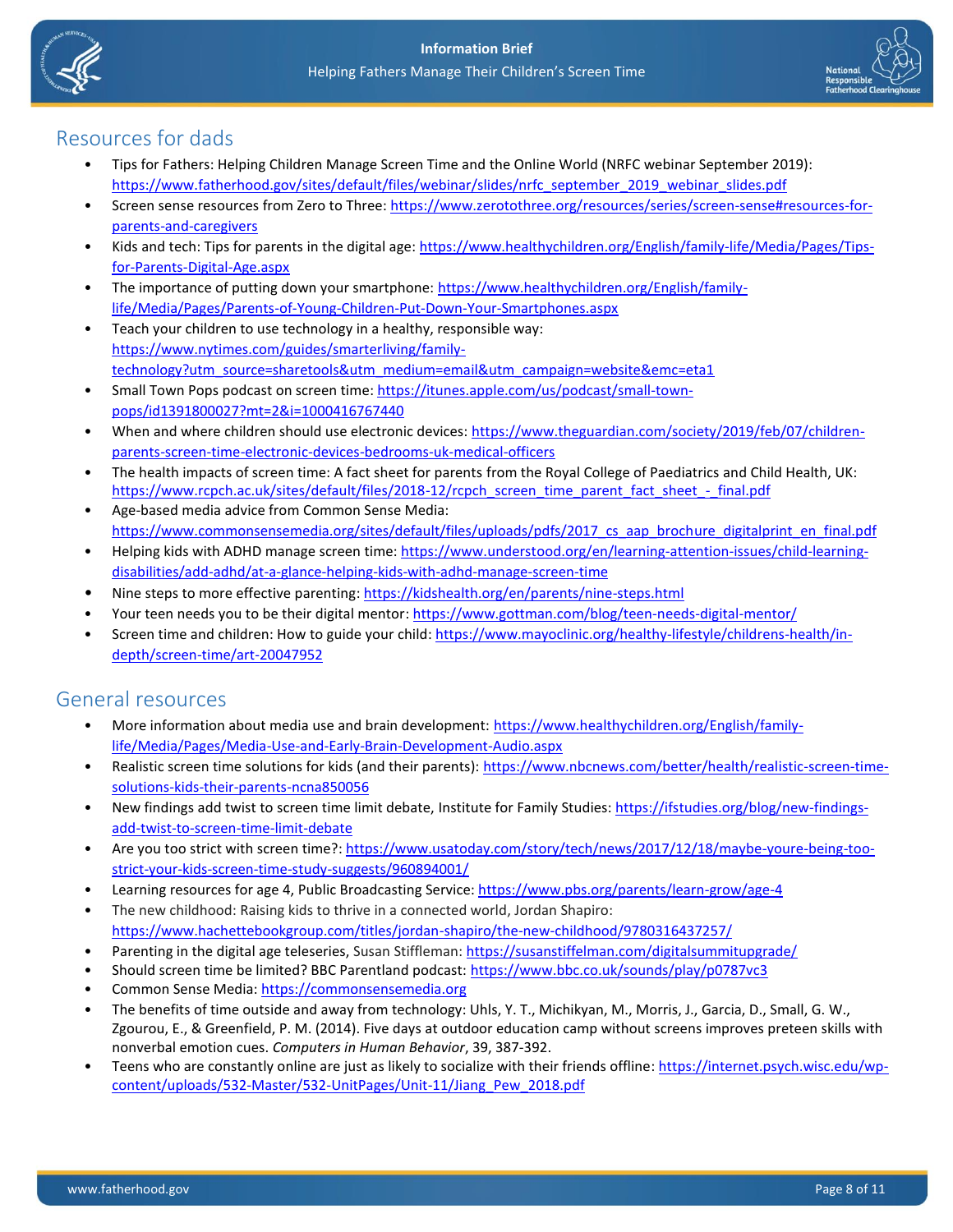



This information brief was developed by Anushree Bhatia and Elizabeth Karberg at Child Trends, and Nigel Vann at Fathers Incorporated, on behalf of the National Responsible Fatherhood Clearinghouse under contract to the U.S. Department of Health and Human Services, Administration for Children and Families, Office of Family Assistance.

### Suggested citation:

Bhatia, A., Karberg, E., & Vann, N. (2019). *Helping Fathers Manage Their Children's Screen Time*. (NRFC Information Brief). National Responsible Fatherhood Clearinghouse. [https://www.fatherhood.gov/library-resource/nrfc-webinar-series](https://www.fatherhood.gov/library-resource/nrfc-webinar-series-tips-fathers-helping-children-manage-screen-time-and-online-5)[tips-fathers-helping-children-manage-screen-time-and-online-5](https://www.fatherhood.gov/library-resource/nrfc-webinar-series-tips-fathers-helping-children-manage-screen-time-and-online-5)

## References

<sup>1</sup> Rideout, V. (2017). The common sense census: Media use by kids age zero to eight. San Francisco, CA: Common Sense Media. Retrieved fro[m https://www.commonsensemedia.org/sites/default/files/uploads/research/0-8\\_executivesummary\\_release\\_final\\_1.pdf](https://www.commonsensemedia.org/sites/default/files/uploads/research/0-8_executivesummary_release_final_1.pdf) <sup>2</sup> Waters, R. (2018, November 15). The backlash against screen time at school*. The Atlantic.* Retrieved from

<sup>8</sup> American Academy of Pediatrics (1990). Children, adolescents, and television. Retrieved from

<https://pediatrics.aappublications.org/content/pediatrics/85/6/1119.full.pdf>

<sup>11</sup> World Health Organization (2019, April 24). *To grow up healthy, children need to sit less and play more*. Retrieved from <https://www.who.int/news-room/detail/24-04-2019-to-grow-up-healthy-children-need-to-sit-less-and-play-more>

 $12$  Zero to Three (2018). What the research says about the impact of media on children aged 0-3 years old. Retrieved from

<https://www.zerotothree.org/resources/2536-what-the-research-says-about-the-impact-of-media-on-children-aged-0-3-years-old>

13 Shapiro, J. (2019). Children need digital mentorship, not WHO's restrictions on screen time. Retrieved from [https://www.brookings.edu/blog/education-plus-development/2019/04/26/children-need-digital-mentorship-not-whos-restrictions-on-screen](https://www.brookings.edu/blog/education-plus-development/2019/04/26/children-need-digital-mentorship-not-whos-restrictions-on-screen-time/)[time/](https://www.brookings.edu/blog/education-plus-development/2019/04/26/children-need-digital-mentorship-not-whos-restrictions-on-screen-time/)

<sup>19</sup> Przybylski, A.K. (2014). Electronic gaming and psychosocial adjustment. Retrieved from

<https://www.theatlantic.com/education/archive/2018/11/screen-time-backlash/567934/>

<sup>3</sup> Smart Technologies (n.d.). *Elevate learning outcomes*. Retrieved fro[m https://www.smarttech.com/Education](https://www.smarttech.com/Education)

<sup>4</sup> Hirsh-Pasek, K., Evans, N., & Golinkoff, R. M. (2019, February 06). Screen time for children: Good, bad, or it depends? *The Brookings Institution.* Retrieved fro[m https://www.brookings.edu/blog/education-plus-development/2019/02/06/screen-time-for-children-good-bad-or-it-depends](https://www.brookings.edu/blog/education-plus-development/2019/02/06/screen-time-for-children-good-bad-or-it-depends)

<sup>5</sup> Jackson, D. M., Djafarian, K., Stewart, J., & Speakman, J. R. (2009). Increased television viewing is associated with elevated body fatness but not with lower total energy expenditure in children. American Journal of Clinical Nutrition, 89, 1031–1036. doi: 10.3945/ajcn.2008.26746.

<sup>6</sup> Garrison, M. M., Liekweg, K., & Christakis, D. A. (2011). Media use and child sleep: The impact of content, timing, and environment. Pediatrics, 128, 29–35. doi: 10.1542/peds.2010-3304

<sup>7</sup> American Academy of Child and Adolescent Psychiatry (2014). TV violence and children. Retrieved from

[https://www.aacap.org/AACAP/Families\\_and\\_Youth/Facts\\_for\\_Families/FFF-Guide/Children-And-TV-Violence-013.aspx](https://www.aacap.org/AACAP/Families_and_Youth/Facts_for_Families/FFF-Guide/Children-And-TV-Violence-013.aspx)

<sup>9</sup> American Academy of Pediatrics (2001). Children, adolescents, and television. Retrieved from <https://pediatrics.aappublications.org/content/107/2/423>

<sup>10</sup>American Academy of Pediatrics (2016, October 21). *American Academy of Pediatrics announces new recommendations for children's media use*. Retrieved fro[m https://www.aap.org/en-us/about-the-aap/aap-press-room/Pages/American-Academy-of-Pediatrics-Announces-New-](https://www.aap.org/en-us/about-the-aap/aap-press-room/Pages/American-Academy-of-Pediatrics-Announces-New-Recommendations-for-Childrens-Media-Use.aspx)[Recommendations-for-Childrens-Media-Use.aspx](https://www.aap.org/en-us/about-the-aap/aap-press-room/Pages/American-Academy-of-Pediatrics-Announces-New-Recommendations-for-Childrens-Media-Use.aspx)

<sup>14</sup> Walsh, J., Barnes, J., Cameron, J., Goldfield, Chaput, J-P., Gunnell, K., Ledoux, A-A., Zemek, R., and Tremblay, M. (2018). Associations between 24 hour movement behaviours and global cognition in U.S. children: a cross-sectional observational study. Retrieved from <https://www.sciencedirect.com/science/article/abs/pii/S2352464218302785?via%3Dihub>

<sup>15</sup> American Academy of Pediatrics (2016). American Academy of Pediatrics supports childhood sleep guidelines. Retrieved from <https://www.aap.org/en-us/about-the-aap/aap-press-room/Pages/American-Academy-of-Pediatrics-Supports-Childhood-Sleep-Guidelines.aspx>

<sup>&</sup>lt;sup>16</sup> Carter, B., Rees, P., Hale, L., and Bhattacharjee, D. (2016). Association between portable screen-based media device access or use and sleep outcomes: a systematic review and meta-analysis. Retrieved fro[m www.sciencedaily.com/releases/2016/10/161031111328.htm](http://www.sciencedaily.com/releases/2016/10/161031111328.htm) <sup>17</sup> Tweedale, E. (2018). 4 types of screen time. Retrieved from [https://www.cyphercoders.com/blog/4-types-of-screen-time.](https://www.cyphercoders.com/blog/4-types-of-screen-time)

<sup>&</sup>lt;sup>18</sup> Zero to Three (2018). What the research says about the impact of media on children aged 0-3 years old. Retrieved from

<https://www.zerotothree.org/resources/2536-what-the-research-says-about-the-impact-of-media-on-children-aged-0-3-years-old>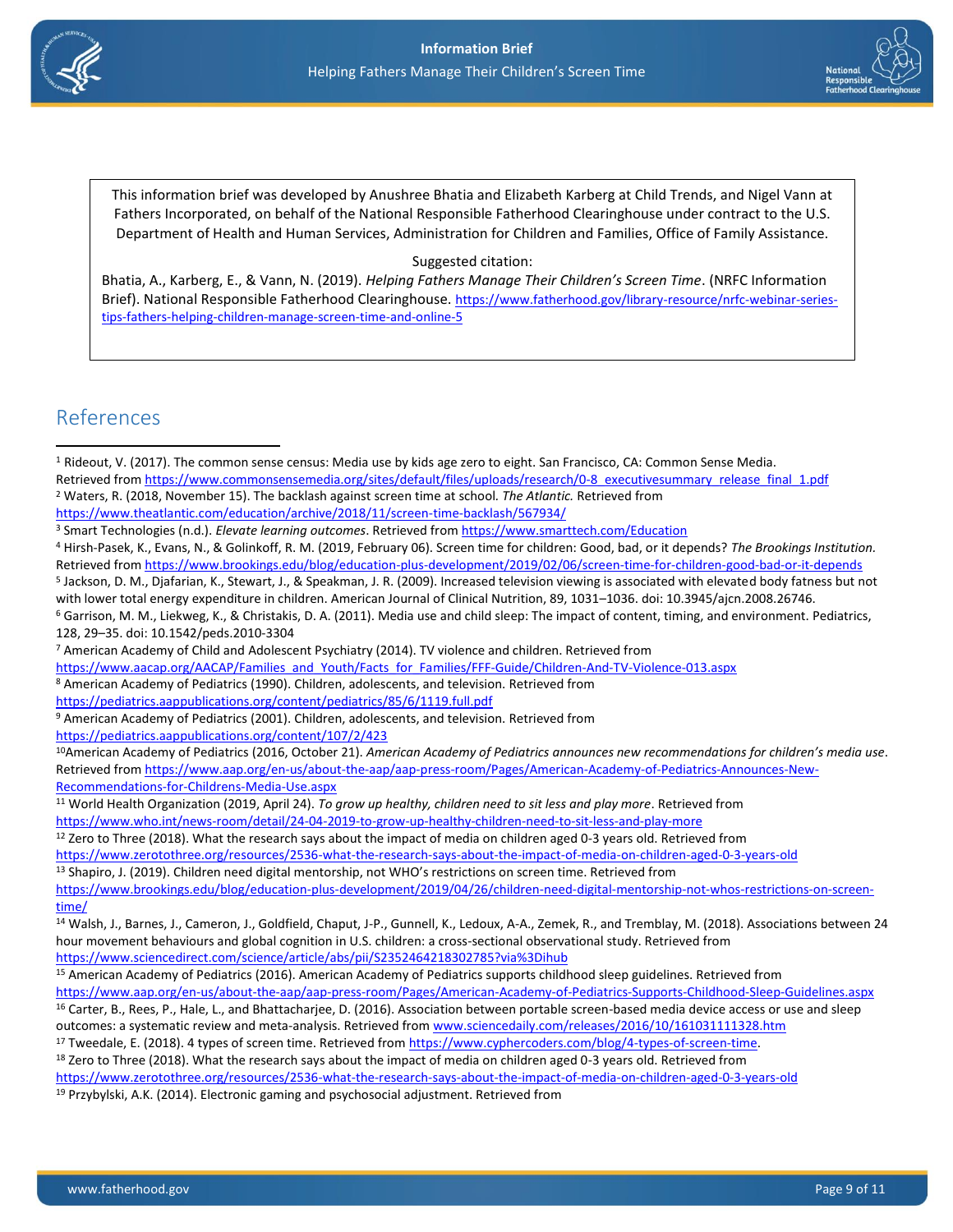



<https://pediatrics.aappublications.org/content/pediatrics/early/2014/07/29/peds.2013-4021.full.pdf> <sup>20</sup> UnitedHealthcare (2014, May 22). *Study finds active video games can improve health for children*. Retrieved from <https://mashable.com/2014/05/22/active-video-games-health-brandspeak/>  $21$  Merino-Campos, C., & del Castillo Fernndez, H. (2016). The benefits of active video games for educational and physical activity approaches: A systematic review. *Journal of New Approaches in Educational Research (NAER Journal)*, 5(2), 115-122. <sup>22</sup> Zero to Three (2018). What the research says about the impact of media on children aged 0-3 years old. Retrieved from <https://www.zerotothree.org/resources/2536-what-the-research-says-about-the-impact-of-media-on-children-aged-0-3-years-old> <sup>23</sup> Rideout, V. (2017). The common sense census: Media use by kids age zero to eight. San Francisco, CA: Common Sense Media. Retrieved fro[m https://www.commonsensemedia.org/sites/default/files/uploads/research/0-8\\_executivesummary\\_release\\_final\\_1.pdf](https://www.commonsensemedia.org/sites/default/files/uploads/research/0-8_executivesummary_release_final_1.pdf) <sup>24</sup> Zero to Three (2018). What the research says about the impact of media on children aged 0-3 years old. Retrieved from <https://www.zerotothree.org/resources/2536-what-the-research-says-about-the-impact-of-media-on-children-aged-0-3-years-old> <sup>25</sup> Schmidt, M. E., Pempek, T. A., Kirkorian, H. L., Lund, A. F., & Anderson, D. R. (2008). The effects of background television on the toy play behaviors of very young children. Child Development, 79, 1137-1151. Retrieved from<https://www.ncbi.nlm.nih.gov/pubmed/18717911/> <sup>26</sup> Zero to Three (2018). What the research says about the impact of media on children aged 0-3 years old. Retrieved from <https://www.zerotothree.org/resources/2536-what-the-research-says-about-the-impact-of-media-on-children-aged-0-3-years-old> <sup>27</sup> Robb, M. B. (2019). The new normal: Parents, teens, screens, and sleep in the United States. San Francisco, CA: Common Sense Media. Retrieved from [https://www.commonsensemedia.org/sites/default/files/uploads/research/2019-new-normal-parents-teens-screens-and-sleep-united](https://www.commonsensemedia.org/sites/default/files/uploads/research/2019-new-normal-parents-teens-screens-and-sleep-united-states-report.pdf)[states-report.pdf](https://www.commonsensemedia.org/sites/default/files/uploads/research/2019-new-normal-parents-teens-screens-and-sleep-united-states-report.pdf) <sup>28</sup> Pew Research Center (2018). How teens and parents navigate screen time and device distractions. Retrieved from [http://assets.pewresearch.org/wp-content/uploads/sites/14/2018/08/21153052/PI\\_2018.08.22\\_teens-screentime\\_FINAL.pdf](http://assets.pewresearch.org/wp-content/uploads/sites/14/2018/08/21153052/PI_2018.08.22_teens-screentime_FINAL.pdf) <sup>29</sup> McDaniel, B. T. and Radesky, J. S. (2018). Technoference: Parent distraction with technology and associations with child behavior problems. Child Development,89, 100-109. doi:10.1111/cdev.12822 <sup>30</sup> Radesky, J. S., Kistin, C. J., Zuckerman, B., Nitzberg, K., Gross, J., Kaplan-Sanoff, M., Silverstein, M. (2014). Patterns of mobile device use by caregivers and children during meals in fast food restaurants. Pediatrics, 133, e843-849. doi: 10.1542/peds.2013-3703. 31 Zero to Three (2018). What the research says about the impact of media on children aged 0-3 years old. Retrieved from <https://www.zerotothree.org/resources/2536-what-the-research-says-about-the-impact-of-media-on-children-aged-0-3-years-old> <sup>32</sup> American Academy of Pediatrics (2012). Media use and early brain development. Retrieved from <https://www.healthychildren.org/English/family-life/Media/Pages/Media-Use-and-Early-Brain-Development-Audio.aspx> <sup>33</sup> Anderson, D. R., & Pempek, T. A. (2005). Television and very young children. *American Behavioral Scientist, 48*(5), 505-522. 34 Zero to Three (2018). What the research says about the impact of media on children aged 0-3 years old. Retrieved from <https://www.zerotothree.org/resources/2536-what-the-research-says-about-the-impact-of-media-on-children-aged-0-3-years-old> <sup>35</sup> Hirsh-Pasek, K., Evans, N., & Golinkoff, R. M. (2019, February 06). Screen time for children: Good, bad, or it depends? *The Brookings Institution.* Retrieved fro[m https://www.brookings.edu/blog/education-plus-development/2019/02/06/screen-time-for-children-good-bad-or-it-depends](https://www.brookings.edu/blog/education-plus-development/2019/02/06/screen-time-for-children-good-bad-or-it-depends) <sup>36</sup> Twenge, J. M., & Campbell, K. (2018). Associations between screen time and lower psychological well-being among children and adolescents: Evidence from a population-based study. *Preventive Medicine Reports, 12*(1), 271-283. <sup>37</sup> Page, A. S., Cooper, A. R., Griew, P., & Jago, R. (2010). Children's screen viewing is related to psychological difficulties irrespective of physical activity. *Pediatrics*, *126*(5), e1011-e1017. <sup>38</sup> Institute for Family Studies (n.d.). *New findings add twist to screen time limit debate*. Retrieved from <https://ifstudies.org/blog/new-findings-add-twist-to-screen-time-limit-debate> <sup>39</sup> Rawlinson, K. (2019, January 29). Young people suffer big rise in online bullying, watchdog warns. *The Guardian*. Retrieved from <https://www.theguardian.com/society/2019/jan/29/young-people-suffer-big-rise-in-online-bullying-watchdog-warns> 40 Feldman, J. (2019). Social media apps are too dangerous to use while driving. Retrieved fro[m https://www.enddd.org/enddd-in-the-news/social](https://www.enddd.org/enddd-in-the-news/social-media-apps-dangerous-use-driving-enddd-org-joins-partnership-distraction-free-driving-launch-petition-save-lives/)[media-apps-dangerous-use-driving-enddd-org-joins-partnership-distraction-free-driving-launch-petition-save-lives/](https://www.enddd.org/enddd-in-the-news/social-media-apps-dangerous-use-driving-enddd-org-joins-partnership-distraction-free-driving-launch-petition-save-lives/) <sup>41</sup> American Academy of Pediatrics (2016). Media use in school-aged children and adolescents. Retrieved from <https://pediatrics.aappublications.org/content/pediatrics/138/5/e20162592.full.pdf> 42 Przybylski, A.K., and Weinstein, N. (2017). A large-scale test of the goldilocks hypothesis: quantifying the relations between digital-screen use and the mental well-being of adolescents[. https://doi.org/10.1177/0956797616678438](https://doi.org/10.1177/0956797616678438) 43 American Academy of Pediatrics (2016). Media use in school-aged children and adolescents. Retrieved from <https://pediatrics.aappublications.org/content/pediatrics/138/5/e20162592.full.pdf> <sup>44</sup> Rideout, V. (2015). The Common sense census: Media use by tweens and teens. Retrieved from <https://www.commonsensemedia.org/research/the-common-sense-census-media-use-by-tweens-and-teens> <sup>45</sup> Zero to Three (2018). What the research says about the impact of media on children aged 0-3 years old. Retrieved from <https://www.zerotothree.org/resources/2536-what-the-research-says-about-the-impact-of-media-on-children-aged-0-3-years-old> <sup>46</sup> Shapiro, J. (2019). Children need digital mentorship, not WHO's restrictions on screen time. Retrieved from [https://www.brookings.edu/blog/education-plus-development/2019/04/26/children-need-digital-mentorship-not-whos-restrictions-on-screen](https://www.brookings.edu/blog/education-plus-development/2019/04/26/children-need-digital-mentorship-not-whos-restrictions-on-screen-time/)[time/](https://www.brookings.edu/blog/education-plus-development/2019/04/26/children-need-digital-mentorship-not-whos-restrictions-on-screen-time/)